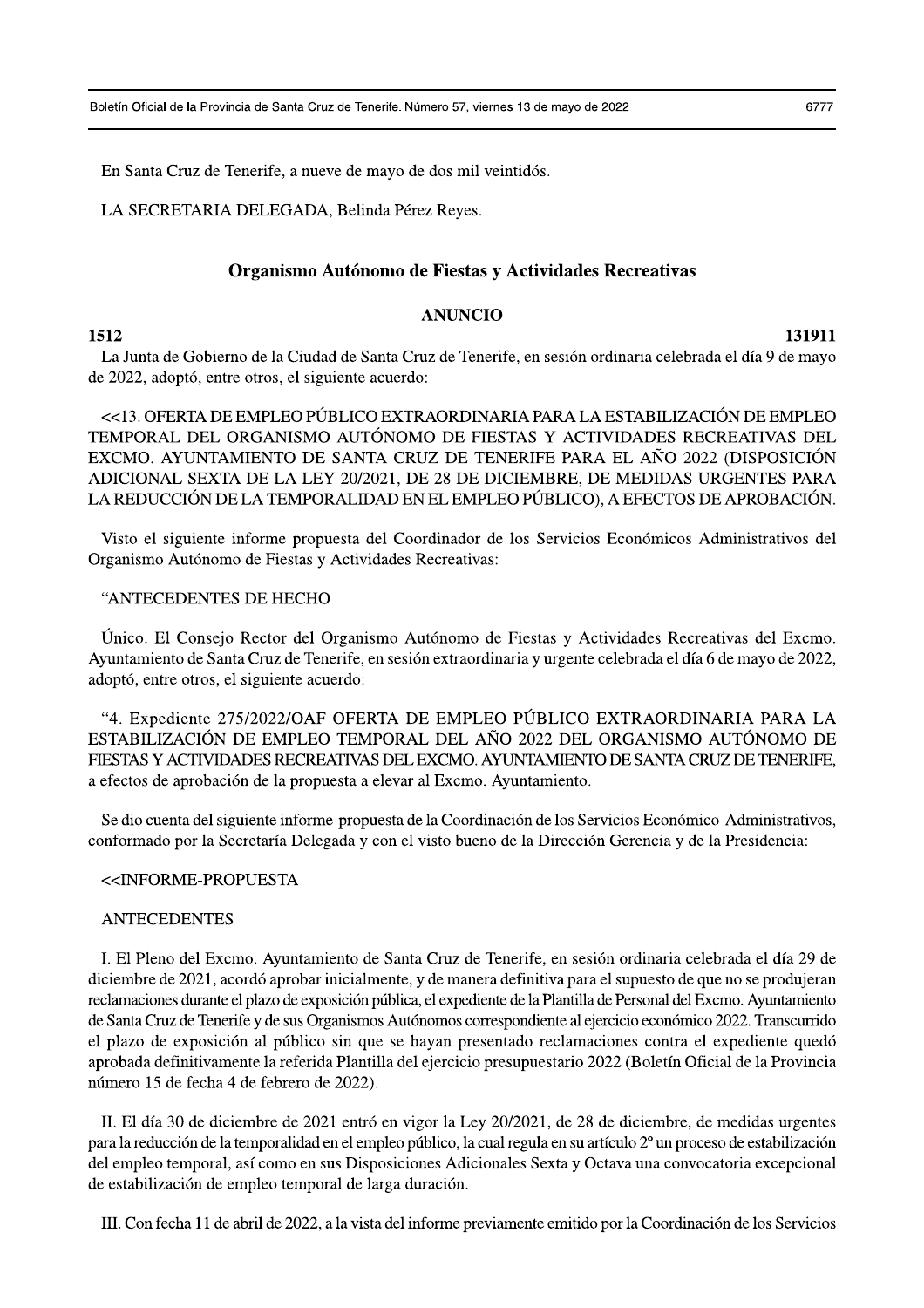Económico-Administrativos del Organismo Autónomo de Fiestas y Actividades Recreativas (en adelante OAFAR), su Presidencia dictó Providencia en cuya virtud se dispuso la incoación del presente expediente; la literalidad del informe previo y de la Providencia de incoación es la siguiente:

#### <<INFORME

En el Boletín Oficial del Estado número 312, de 29 de diciembre de 2021, ha sido publicada la Ley 20/2021, de 28 de diciembre, de medidas urgentes para la reducción de la temporalidad en el empleo público; atendiendo a las características de la plantilla de este OAFAR dicha regulación resulta de plena aplicación, tanto en lo relativo a lo preceptuado en su artículo 2 (procesos de estabilización de empleo temporal), como en sus Disposiciones adicionales sexta (convocatoria excepcional de estabilización de empleo temporal de larga duración) y octava (identificación de las plazas a incluir en la convocatoria del concurso), por lo que resulta necesario proceder a la tramitación de la aprobación de la Oferta de Empleo Público en los términos preceptuados en la referida Ley; adicionalmente, se ha hecho pública en fechas recientes la Resolución de fecha 1 de abril de 2022 de la Secretaría de Estado de Función Pública sobre las orientaciones para la puesta en marcha de los procesos de estabilización derivados de la invocada Ley 20/2021, de 28 de diciembre.

En cualquier caso, el plazo legalmente establecido para la aprobación y publicación de las ofertas de empleo que articulen estos procesos de estabilización requieren de su publicación en diarios oficiales antes del día 1 de junio de 2022; por su parte, la publicación de las convocatorias de los procesos selectivos para la cobertura de las plazas incluidas en la oferta de empleo público deberá producirse antes del 31 de diciembre de 2022.

En virtud de lo expuesto, y en el ejercicio de las funciones establecidas en el artículo 14 de los vigentes Estatutos de este OAFAR, por esta Coordinación se propone a la Presidencia del OAFAR que disponga la incoación de expediente al objeto de tramitación y aprobación de la OFERTA DE EMPLEO PÚBLICO DEL ORGANISMO AUTÓNOMO DE FIESTAS Y ACTIVIDADES RECREATIVAS DEL EXCMO. AYUNTAMIENTO DE SANTA CRUZ DE TENERIFE (OAFAR) PARA EL AÑO 2022.

## EL COORDINADOR DE LOS SERVICIOS ECONÓMICO-ADMINISTRATIVOS.

### **PROVIDENCIA**

Visto informe de la Coordinación de los Servicios Económico-Administrativos, en el ejercicio de las atribuciones que me vienen conferidas mediante Decreto del Alcalde de 13 de julio de 2020 y en el artículo 8 de los Estatutos de este Organismo Autónomo, y a los efectos previstos en el artículo 165.2 del Real Decreto 2568/1986, de 28 de noviembre, por el que se aprueba el Reglamento de Organización, Funcionamiento y Régimen Jurídico de las Entidades Locales, DISPONGO:

La incoación de expediente administrativo al objeto de tramitación y aprobación de la OFERTA DE EMPLEO PÚBLICO DEL ORGANISMO AUTÓNOMO DE FIESTAS Y ACTIVIDADES RECREATIVAS DEL EXCMO. AYUNTAMIENTO DE SANTA CRUZ DE TENERIFE (OAFAR) PARA EL AÑO 2022.

#### EL PRESIDENTE>>

IV. Con fecha 18 de abril de 2022, en ejecución de lo dispuesto en la Providencia transcrita en el Antecedente III, se emite en el expediente informe de la Coordinación de los Servicios Económico-Administrativos del OAFAR que tiene por objeto lo siguiente:

a) Identificar el número total de plazas incluidas en la plantilla del OAFAR, con expresión de su presupuestación, tipo de ocupación, fecha de ocupación y carácter estructural o no de la plaza.

b) Identificar las plazas que, reuniendo los requisitos establecidos en el artículo 2.1 de la Ley 20/2021, de 28 de diciembre, de medidas urgentes para la reducción de la temporalidad en el empleo público, han estado ocupadas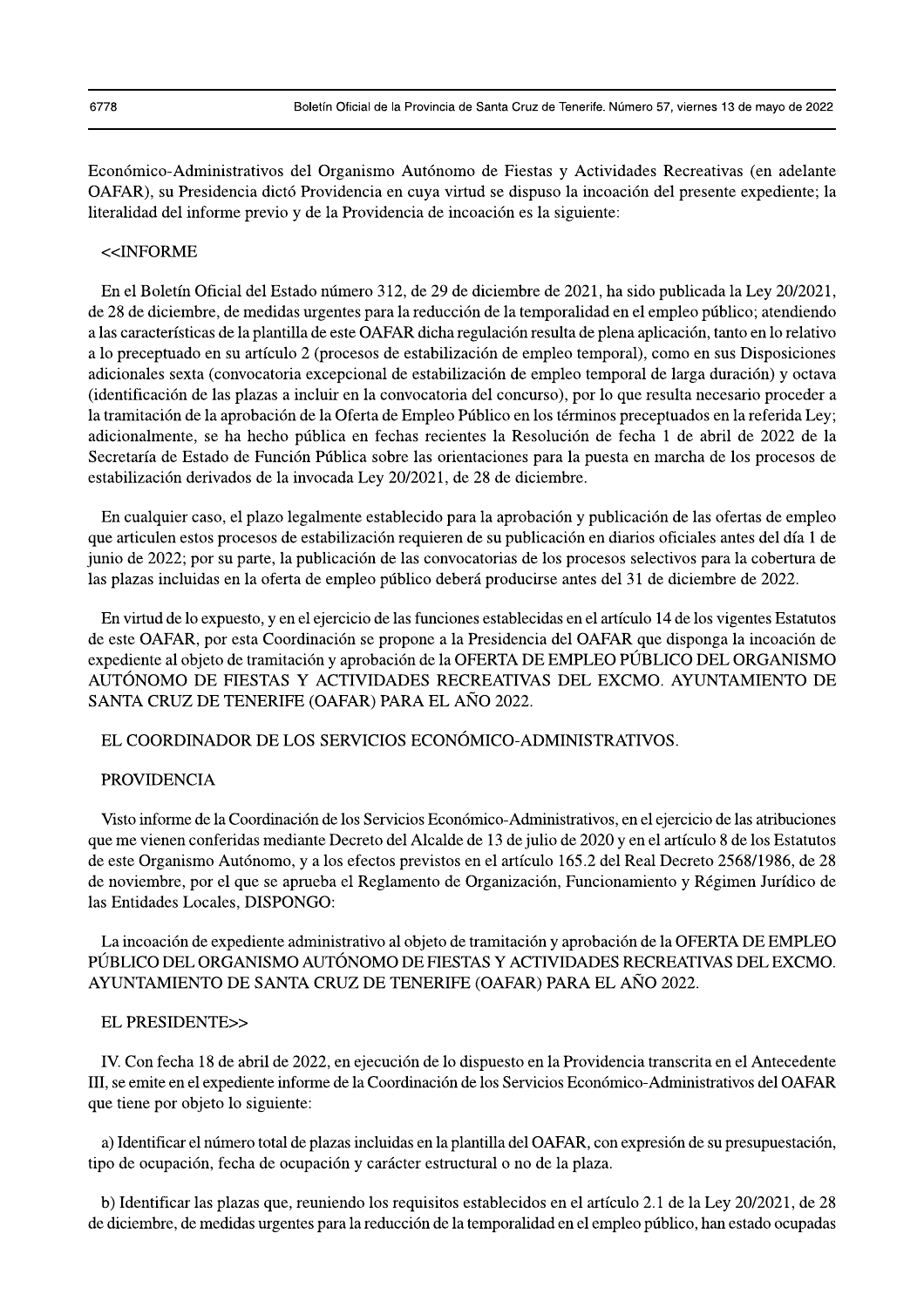con carácter temporal de forma ininterrumpida con anterioridad al 1 de enero de 2016, susceptibles de ser convocadas, con carácter excepcional, por el sistema de concurso, conforme a lo establecido en las Disposiciones adicionales sexta (convocatoria excepcional de estabilización de empleo temporal de larga duración) y octava (identificación de las plazas a incluir en la convocatoria del concurso) de la Ley 20/2021, de 28 de diciembre, y que, en consecuencia han de ser incluidas en la oferta de empleo público extraordinaria para la estabilización de empleo temporal del año 2022.

c) Identificar las plazas que, en su caso, reúnen los requisitos establecidos en el artículo 2.1 de la Ley 20/2021, de 28 de diciembre, de medidas urgentes para la reducción de la temporalidad en el empleo público, al haber estado ocupadas de forma temporal ininterrumpidamente al menos en los tres años anteriores a 31 de diciembre de 2020 (exceptuando las identificadas en el apartado b).

d) Identificación de las plazas no susceptibles de incluir en la oferta de empleo público extraordinaria para la estabilización de empleo temporal del año 2022 y previsión de inclusión en otras ofertas de empleo.

El informe concluye en lo siguiente:

1°. Las plazas ocupadas actualmente por funcionarios/as interinos/as y personal laboral indefinido con anterioridad al 01/01/2016, susceptibles de ser incluidas en la Oferta de Empleo Público extraordinaria para la estabilización de empleo temporal del año 2022 con arreglo a lo dispuesto en la Disposición adicional sexta (convocatoria excepcional de estabilización de empleo temporal de larga duración) de la Ley 20/2021, de 28 de diciembre, son las siguientes:

Personal funcionario:

A1(AD01)-TÉCNICO/A DE GESTIÓN JURÍDICA

A1(AD02)-TÉCNICO/A DE GESTIÓN JURÍDICA

A2(EC-01)-TÉCNICO/A DE GESTIÓN CONTABLE

A2(MN-01)-ARQUITECTO/A TÉCNICO/A

C1(GE-01) ADMINISTRATIVO/A

C1(GE-02) ADMINISTRATIVO/A

C1(AD-04) ADMINISTRATIVO/A

C1(EC-02) ADMINISTRATIVO/A

C1(PR-01) ADMINISTRATIVO/A

C1(PR-02) ADMINISTRATIVO/A

C1(PR-03) ADMINISTRATIVO/A

C2(GE-03) AUXILIAR ADMTVO/A

C2(AD-05) AUXILIAR ADMTVO/A

C2(PR-04) AUXILIAR ADMTVO/A

C2(GE-05) CONDUCTOR/A NOTIFICADOR/A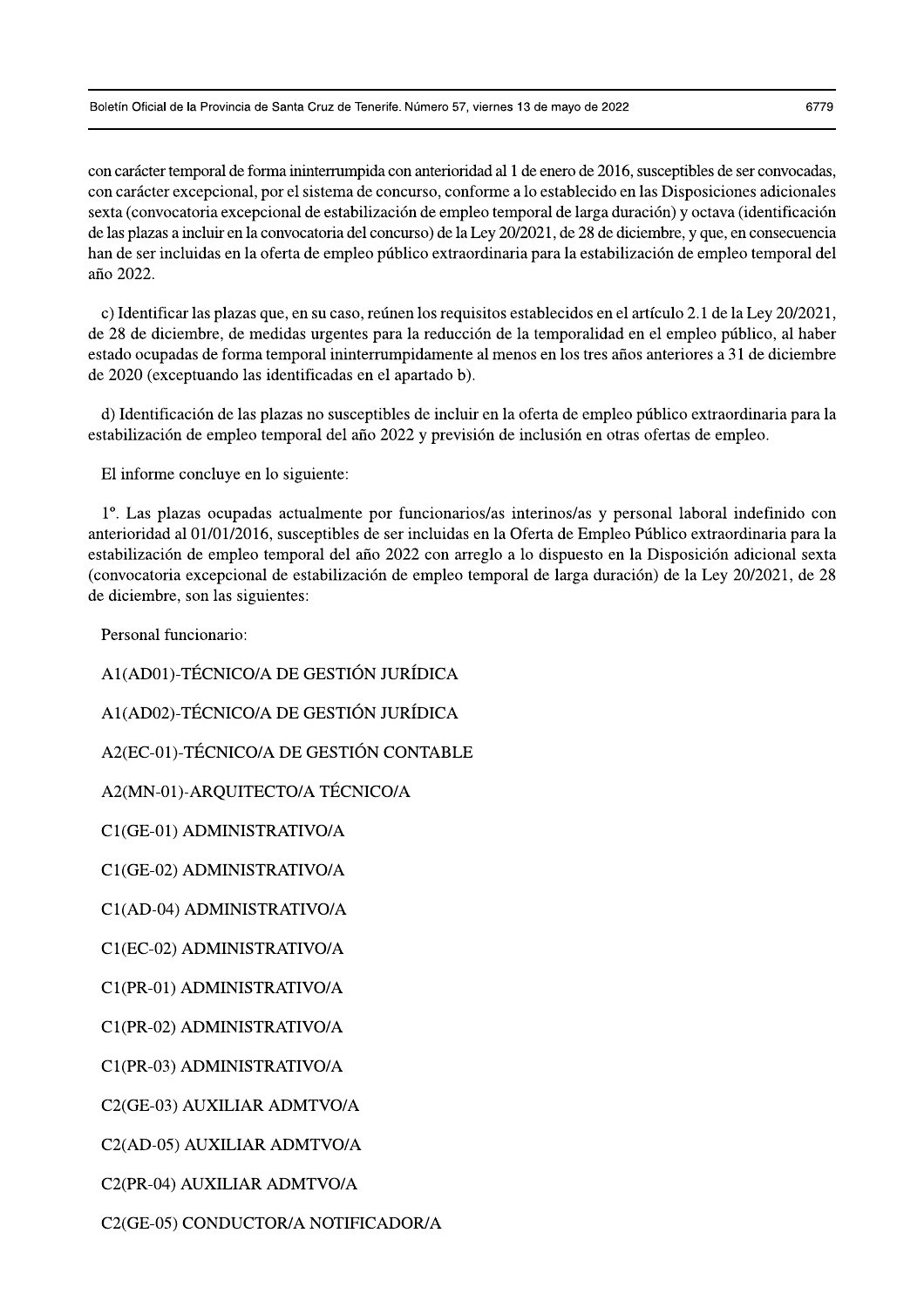Personal laboral:

MN-04 OFICIAL 1ª CONDUCTOR

MN-05 OFICIAL 2<sup>a</sup>

MN-11 OPERARIO

**MN-12 OPERARIO** 

**MN-13 OPERARIO** 

2°. No existe ninguna plaza que reúna los requisitos establecidos en el artículo 2.1 de la Ley 20/2021, de 28 de diciembre, de medidas urgentes para la reducción de la temporalidad en el empleo público, sin perjuicio de las identificadas en el apartado 1<sup>°</sup>.

3°. Las plazas de personal funcionario no susceptibles de ser incluidas en la Oferta de Empleo Público extraordinaria para la estabilización de empleo temporal del año 2022, identificándose en el informe sus correspondientes motivos, son las siguientes:

C2(GC-03) AUXILIAR ADMTVO/A

A2(AD06)-TÉCNICO/A DE RELACIONES LABORALES

C1(GC-01) ADMINISTRATIVO/A

C<sub>2</sub>(GE-04) AUXILIAR ADMTVO/A

C2(EC-03) AUXILIAR ADMTVO/A

C2(GC-02) AUXILIAR ADMTVO/A

## FUNDAMENTOS DE DERECHO

I. Competencia para la emisión del informe-propuesta. El presente informe-propuesta se emite por la Coordinación de los Servicios Económico-Administrativos del OAFAR en el ejercicio de las funciones establecidas en el artículo 14 de los Estatutos del OAFAR, con la conformidad de la Secretaría Delegada con arreglo a lo dispuesto en el artículo 10 de los citados Estatutos, y el visto bueno de la Dirección Gerencia y de la Presidencia, todo ello en concordancia con lo establecido en los artículos 9 y 8 de los citados Estatutos y en el artículo 175 del Reglamento de Organización, Funcionamiento y Régimen Jurídico de las Entidades Locales, aprobado por Real Decreto 2568/1986, de 28 de noviembre.

II. Normativa aplicable a la aprobación de la Oferta de Empleo Público extraordinaria para la estabilización de empleo temporal del año 2022 del OAFAR. El artículo 91 de la Ley 7/1985, de 2 de abril, Reguladora de las Bases del Régimen Local establece que "1. Las Corporaciones locales formularán públicamente su oferta de empleo, ajustándose a los criterios fijados en la normativa básica estatal".

De conformidad con el artículo 70 del texto refundido de la Ley del Estatuto Básico del Empleado Público, aprobado por Real Decreto Legislativo 5/2015, de 30 de octubre, "Las necesidades de recursos humanos, con asignación presupuestaria, que deban proveerse mediante la incorporación de personal de nuevo ingreso serán objeto de la Oferta de empleo público, o a través de otro instrumento similar de gestión de la provisión de las necesidades de personal, lo que comportará la obligación de convocar los correspondientes procesos selectivos para las plazas comprometidas y hasta un diez por cien adicional, fijando el plazo máximo para la convocatoria de los mismos.  $(\dots)$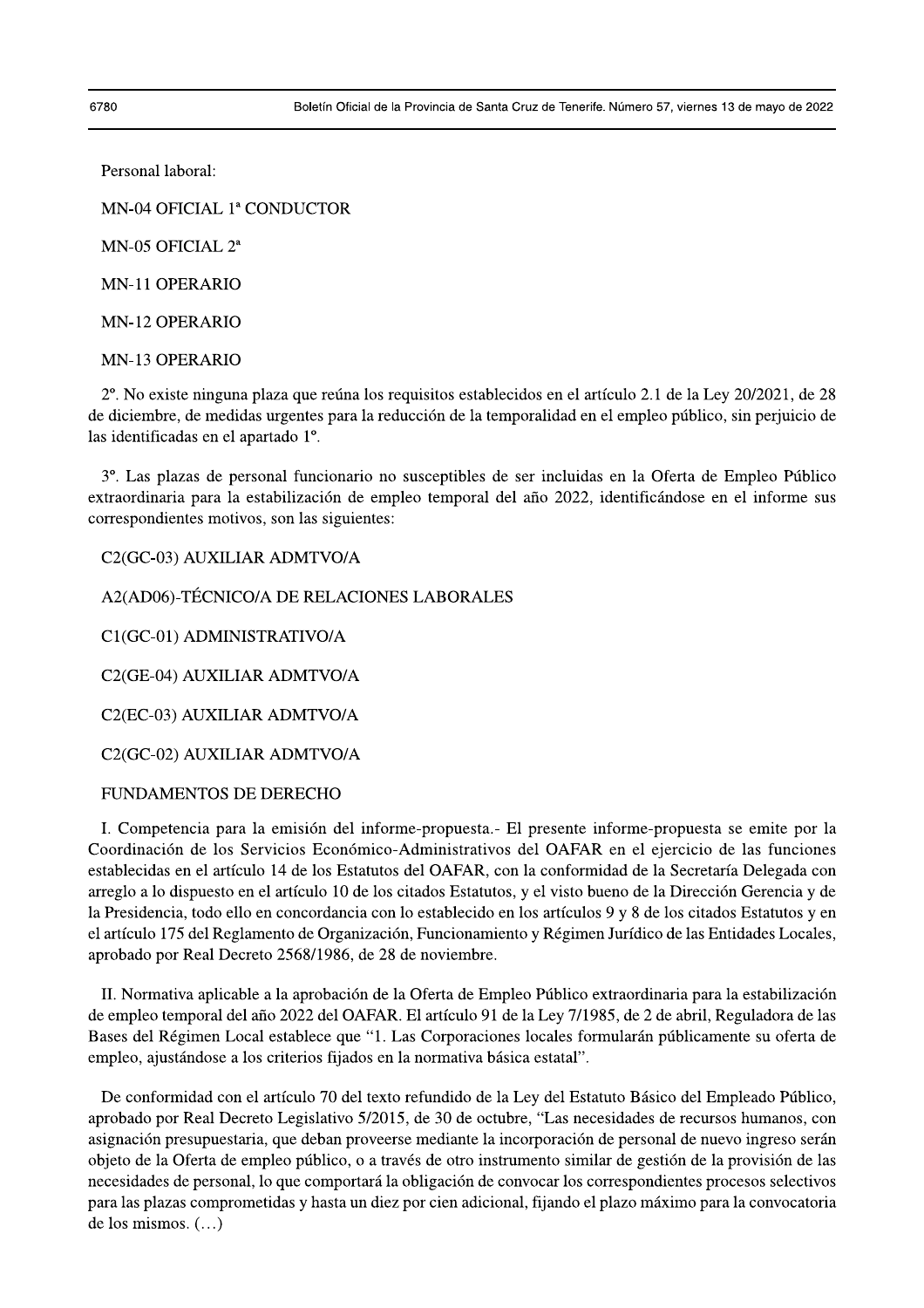2. La Oferta de empleo público o instrumento similar, que se aprobará anualmente por los órganos de Gobierno de las Administraciones Públicas, deberá ser publicada en el Diario oficial correspondiente.

3. La Oferta de empleo público o instrumento similar podrá contener medidas derivadas de la planificación de recursos humanos."

El artículo 2 de la Ley 20/2021, de 28 de diciembre, de medidas urgentes para la reducción de la temporalidad en el empleo público (Procesos de estabilización de empleo temporal) determina que: "1. Adicionalmente a lo establecido en los artículos 19. Uno. 6 de la Ley 3/2017, de 27 de junio, de Presupuestos Generales del Estado para el año 2017 y 19. Uno 9 de la Ley 6/2018, de 3 de julio, de Presupuestos Generales del Estado para el año 2018, se autoriza una tasa adicional para la estabilización de empleo temporal que incluirá las plazas de naturaleza estructural que, estén o no dentro de las relaciones de puestos de trabajo, plantillas u otra forma de organización de recursos humanos que estén contempladas en las distintas Administraciones Públicas y estando dotadas presupuestariamente, hayan estado ocupadas de forma temporal e ininterrumpidamente al menos en los tres años anteriores a 31 de diciembre de 2020.

Sin perjuicio de lo que establece la disposición transitoria primera, las plazas afectadas por los procesos de estabilización previstos en los artículos 19. Uno.6 de la Ley 3/2017, de 27 de junio, de Presupuestos Generales del Estado para el año 2017, y 19. Uno. 9 de la Ley 6/2018, de 3 de julio, de Presupuestos Generales del Estado para el año 2018, serán incluidas dentro del proceso de estabilización descrito en el párrafo anterior, siempre que hubieran estado incluidas en las correspondientes ofertas de empleo público de estabilización y llegada la fecha de entrada en vigor de la presente Ley, no hubieran sido convocadas, o habiendo sido convocadas y resueltas, hayan quedado sin cubrir.

2. Las ofertas de empleo que articulen los procesos de estabilización contemplados en el apartado 1, así como el nuevo proceso de estabilización, deberán aprobarse y publicarse en los respectivos diarios oficiales antes del 1 de junio de 2022 y serán coordinados por las Administraciones Públicas competentes.

La publicación de las convocatorias de los procesos selectivos para la cobertura de las plazas incluidas en las ofertas de empleo público deberá producirse antes del 31 de diciembre de 2022.

La resolución de estos procesos selectivos deberá finalizar antes del 31 de diciembre de 2024.

3. La tasa de cobertura temporal deberá situarse por debajo del ocho por ciento de las plazas estructurales.

4. La articulación de estos procesos selectivos que, en todo caso, garantizará el cumplimiento de los principios de libre concurrencia, igualdad, mérito, capacidad y publicidad, podrá ser objeto de negociación en cada uno de los ámbitos territoriales de la Administración General del Estado, comunidades autónomas y entidades locales, pudiendo articularse medidas que posibiliten una coordinación entre las diferentes Administraciones Públicas en el desarrollo de los mismos en el seno de la Comisión de Coordinación del Empleo Público.

Sin periuicio de lo establecido en su caso en la normativa propia de función pública de cada Administración o la normativa específica, el sistema de selección será el de concurso-oposición, con una valoración en la fase de concurso de un cuarenta por ciento de la puntuación total, en la que se tendrá en cuenta mayoritariamente la experiencia en el cuerpo, escala, categoría o equivalente de que se trate pudiendo no ser eliminatorios los ejercicios en la fase de oposición, en el marco de la negociación colectiva establecida en el artículo 37.1 c) del Texto Refundido de la Ley del Estatuto Básico del Empleado Público.

En el supuesto de que en la normativa específica sectorial o de cada Administración así se hubiera previsto, los mecanismos de movilidad o de promoción interna previos de cobertura de plazas serán compatibles con los procesos de estabilización.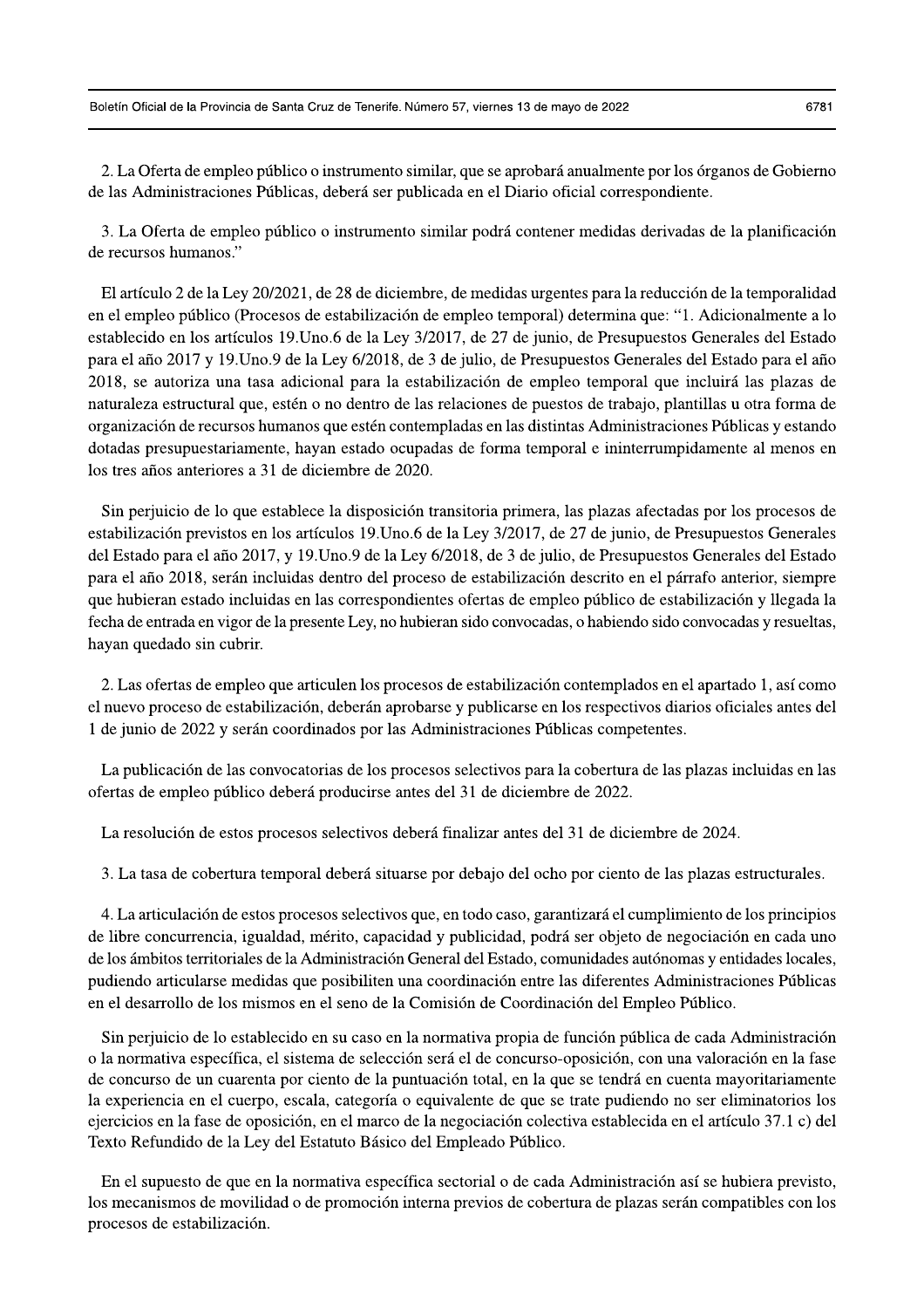5. De la resolución de estos procesos no podrá derivarse, en ningún caso, incremento de gasto ni de efectivos, debiendo ofertarse en estos procesos, necesariamente, plazas de naturaleza estructural que se encuentren desempeñadas por personal con vinculación temporal.

6. Corresponderá una compensación económica, equivalente a veinte días de retribuciones fijas por año de servicio, prorrateándose por meses los periodos de tiempo inferiores a un año, hasta un máximo de doce mensualidades, para el personal funcionario interino o el personal laboral temporal que, estando en activo como tal, viera finalizada su relación con la Administración por la no superación del proceso selectivo de estabilización.

En el caso del personal laboral temporal, dicha compensación consistirá en la diferencia entre el máximo de veinte días de su salario fijo por año de servicio, con un máximo de doce mensualidades, y la indemnización que le correspondiera percibir por la extinción de su contrato, prorrateándose por meses los períodos de tiempo inferiores a un año. En caso de que la citada indemnización fuere reconocida en vía judicial, se procederá a la compensación de cantidades.

La no participación del candidato o candidata en el proceso selectivo de estabilización no dará derecho a compensación económica en ningún caso.

7. Con el fin de permitir el seguimiento de la oferta, las Administraciones Públicas deberán certificar al Ministerio de Hacienda y Función Pública, a través de la Secretaría de Estado de Presupuestos y Gastos, el número de plazas estructurales ocupadas de forma temporal existente en cada uno de los ámbitos afectados".

Por su parte, la Disposición adicional sexta (Convocatoria excepcional de estabilización de empleo temporal de larga duración) de la invocada 20/2021, de 28 de diciembre, preceptúa que "Las Administraciones Públicas convocarán, con carácter excepcional y de acuerdo con lo previsto en el artículo 61.6 y 7 del TREBEP, por el sistema de concurso, aquellas plazas que, reuniendo los requisitos establecidos en el artículo 2.1, hubieran estado ocupadas con carácter temporal de forma ininterrumpida con anterioridad a 1 de enero de 2016.

Estos procesos, que se realizarán por una sola vez, podrán ser objeto de negociación en cada uno de los ámbitos territoriales de la Administración del Estado, Comunidades Autónomas y Entidades Locales y respetarán, en todo caso, los plazos establecidos en esta norma".

Finalmente se ha de considerar lo dispuesto en la Disposición Adicional Octava (Identificación de las plazas a incluir en las convocatorias de concurso) de la reseñada Ley, la cual indica que "Adicionalmente, los procesos de estabilización contenidos en la disposición adicional sexta incluirán en sus convocatorias las plazas vacantes de naturaleza estructural ocupadas de forma temporal por personal con una relación, de esta naturaleza, anterior al 1 de enero de 2016".

Con relación a las plazas a incluir en aplicación de tales Disposiciones Adicionales se ha pronunciado la Secretaría de Estado de Función Pública, que ha emitido una Resolución, de fecha 1 de abril de 2022, sobre las orientaciones para la puesta en marcha de los procesos de estabilización derivados de la Ley 20/2021, de 28 de diciembre, de medidas urgentes para la reducción de la temporalidad en el empleo público. Específicamente, la citada Resolución prevé lo siguiente:

"2.3. Plazas que incluir en el proceso de la disposición adicional sexta, en virtud de la disposición adicional octava

Sin perjuicio de que no existieran plazas a convocar de acuerdo con los criterios de la disposición adicional sexta, la disposición adicional octava establece una categoría de plazas que convocar obligatoriamente por el concurso de méritos previsto en dicha disposición adicional sexta, que por tanto incluirá "las plazas vacantes de naturaleza estructural ocupadas de forma temporal por personal con una relación, de esta naturaleza, anterior al 1 de enero de 2016".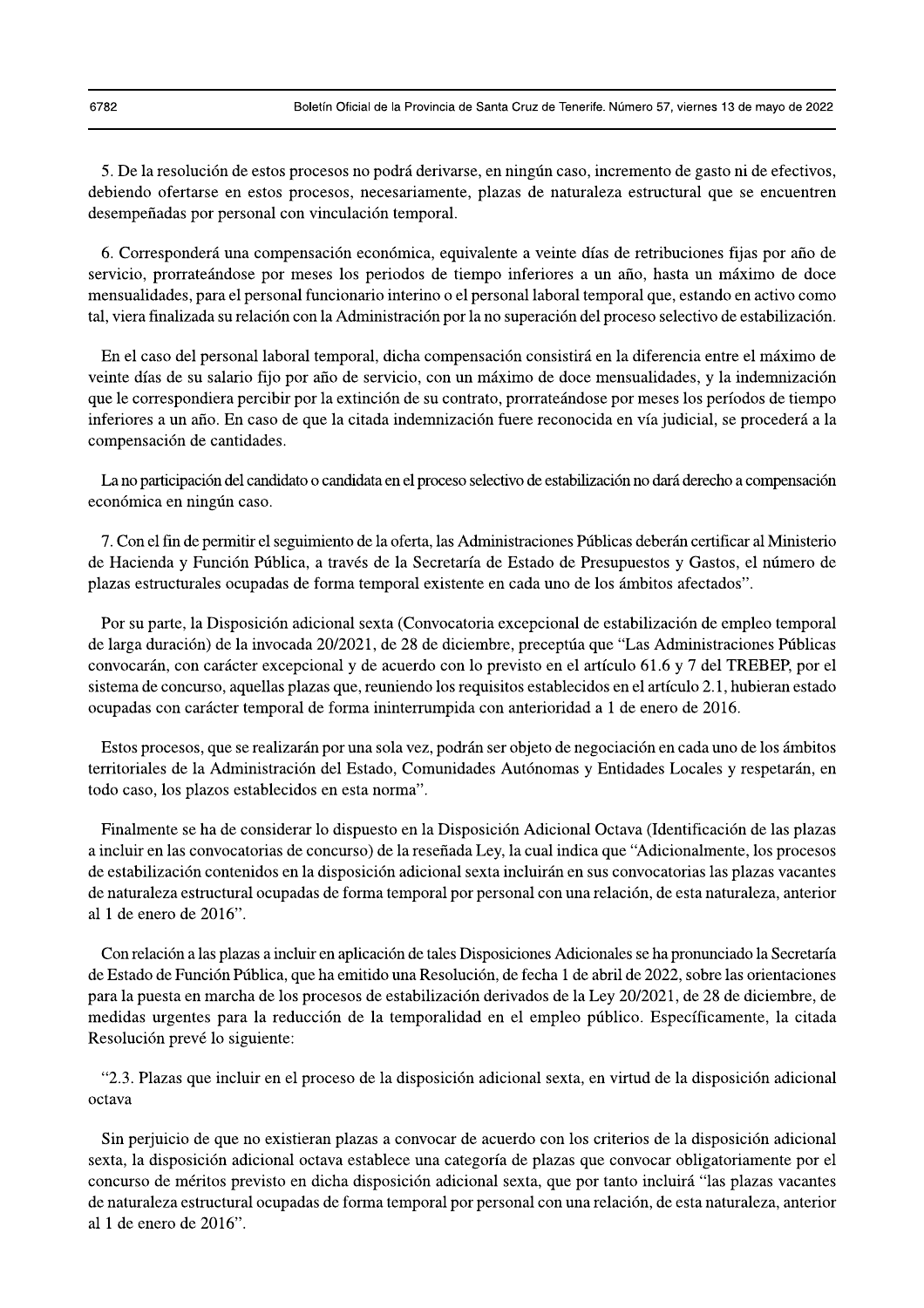Como se ha dicho en el apartado 2.1., la expresa referencia al carácter vacante de las plazas que realiza la disposición se interpreta en el sentido de que estas plazas adicionales que pueden incorporarse al proceso previsto por la disposición adicional sexta no estén afectadas por una reserva de puesto del titular del mismo, puesto que ello supondría el incremento de gasto público, principio que es predicable de todos los procesos de estabilización que se lleven a cabo al abrigo de la Ley 20/2021, de 28 de diciembre.

En este caso, estas plazas vacantes de naturaleza estructural son aquellas ocupadas a la entrada en vigor de la Ley 20/2021 de forma temporal por personal temporal de larga duración con una relación de servicios de esta naturaleza anterior a 1 de enero de 2016, aun cuando se hayan sucedido diversos nombramientos o contratos temporales a lo largo del tiempo en la misma administración, estabilizándose la última plaza ocupada.

El análisis de la concurrencia de este supuesto deberá realizarse y justificarse caso por caso".

Asimismo, dicha Resolución se pronuncia sobre el concepto de ocupación ininterrumpida, manifestando que "(...) podrá considerarse que no ha habido interrupción, siempre que la plaza vuelva a ocuparse efectivamente en un plazo no superior a TRES MESES".

Teniendo en cuenta la regulación contemplada en el precitado artículo 2 y en las Disposiciones Adicionales Sexta y Octava de la Ley 20/2021, de 28 de diciembre, de medidas urgentes para la reducción de la temporalidad en el empleo público, se propone la aprobación de una Oferta de Empleo Público extraordinaria comprensiva de todas aquellas plazas susceptibles de ser estabilizadas, con arreglo a lo siguiente:

PLAZAS OFERTADAS SUJETAS A LA PREVISIÓN DE LA DISPOSICIÓN ADICIONAL SEXTA DE LA LEY 20/2021, DE 28 DE DICIEMBRE.

| <b>GRUPO</b>   | <b>PLAZA</b>                  | <b>NÚMERO</b>  |
|----------------|-------------------------------|----------------|
| A1             | Técnico/a de Gestión Jurídica | $\overline{2}$ |
| A2             | Técnico/a de Gestión Contable | 1              |
| A2             | Arquitecto/a Técnico/a        | $\mathbf{1}$   |
| C <sub>1</sub> | Administrativo/a              | 7              |
| C <sub>2</sub> | Auxiliar Administrativo/a     | 3              |
| C <sub>2</sub> | Conductor/a notificador/a     | 1              |
|                | PERSONAL LABORAL:             |                |
| <b>GRUPO</b>   | <b>PLAZA</b>                  | <b>NÚMERO</b>  |
| $D-IV$         | Oficial 1ª Conductor          | 1              |
| $E-V$          | Oficial 2 <sup>ª</sup>        | 1              |
| $E-V$          | Operario/a                    | 3              |

El artículo 59 del Texto Refundido del Estatuto Básico del Empleado Público aprobado por Real Decreto Legislativo 5/2015, de 30 de octubre (en adelante EBEP) establece "en las ofertas de empleo público se reservará un cupo no inferior al siete por ciento de las vacantes para ser cubiertas entre personas con discapacidad, considerando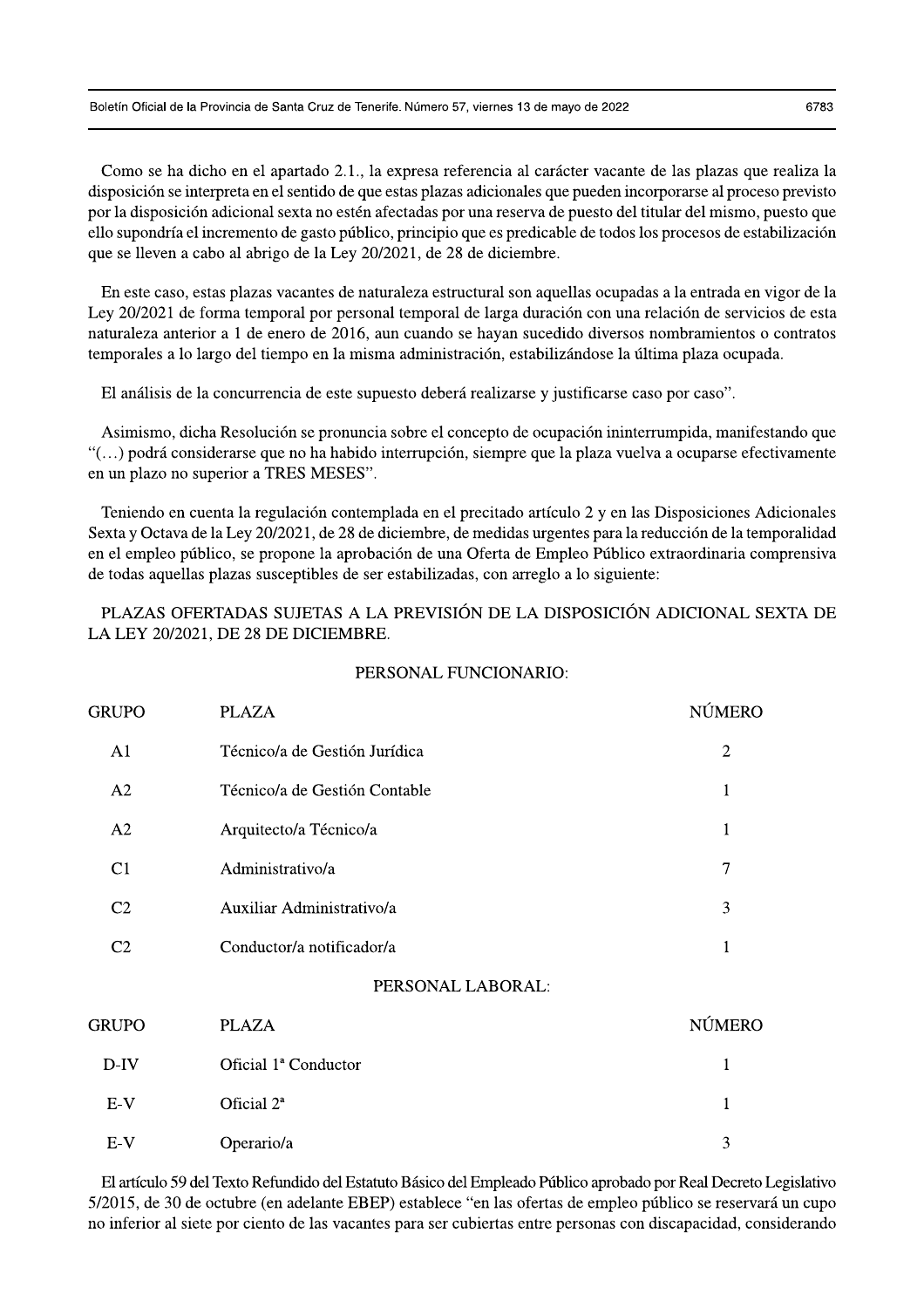como tales las definidas en el apartado 2 del artículo 4 del texto refundido de la Ley General de derechos de las personas con discapacidad y de su inclusión social, aprobado por el real decreto legislativo 1/2013, de 29 de noviembre (...). La reserva del mínimo del siete por ciento se realizará de manera que, al menos, el dos por ciento de las plazas ofertadas lo sea para ser cubiertas por personas que acrediten discapacidad intelectual y el resto de las plazas ofertadas lo sea para personas que acrediten cualquier otro tipo de discapacidad (...)."

Por su parte, el artículo 2.1 del Real Decreto 2271/2014, de 3 de diciembre, por el que se regula el acceso al empleo público y la provisión de puestos de trabajo de las personas con discapacidad, establece que "en las ofertas de empleo público se reservará un cupo no inferior al cinco por ciento de las vacantes (este porcentaje debe entenderse aumentado en un 7% por la modificación experimentada en el EBEP) para ser cubiertas entre personas con discapacidad cuyo grado de minusvalía sea igual o superior al 33 por ciento. (...)"

En el mismo sentido se manifiesta el Decreto 8/2011, de 27 de enero, por el que se regula el acceso de las personas con discapacidad al empleo público, a la provisión de puesto de trabajo y a la formación en la Administración pública de la Comunidad Autónoma de Canarias (de aplicación al personal al servicio de las Corporaciones Locales Canarias en virtud de su artículo 2.2 letra b), en cuyo artículo 4, establece lo siguiente:

"1. Sobre el número total de plazas que conformen la Oferta de Empleo Público anual para el ingreso en cuerpos y escalas de personal funcionario y el acceso a categorías profesionales de personal laboral fijo y para los procesos selectivos de promoción interna, se reservará un cupo como mínimo del 7% para su cobertura por las personas afectadas por discapacidad, de modo que progresivamente se alcance el 2% de los efectivos totales en la Administración pública de la Comunidad Autónoma de Canarias.

2. Si de la aplicación del porcentaje de plazas reservadas al cupo de discapacidad resultase una fracción decimal igual o superior a 0,5 se computará como una plaza a incluir en el mismo.

3. La reserva mínima a la que se refiere el apartado primero podrá desglosarse de la siguiente manera:

a) Un mínimo del 5% de las plazas incluidas en la Oferta de Empleo Público se reservarán para ser cubiertas por personas con discapacidad física, sensorial, o psíquica que no tenga su origen en retraso mental leve, moderado o límite.

b) Se podrá reservar un máximo del 2% de las plazas incluidas en la Oferta de Empleo Público para ser cubiertas por personas con discapacidad intelectual leve, moderada o límite, en las condiciones que se indican en el presente Decreto.

4. El cupo que se establezca en la respectiva Oferta de Empleo Público se aplicará a las plazas correspondientes a cada uno de los Cuerpos y Escalas de personal funcionario y Categorías Profesionales de personal laboral que conformen aquélla, salvo en el supuesto previsto en el punto b) anterior en el que se estará a lo dispuesto en el artículo 6.

En aquellas convocatorias en las que por el escaso número de plazas no fuese posible aplicar el porcentaje de reserva o en las que no quepa reservar plazas para personas con discapacidad por exigirse en la convocatoria para el acceso estar en posesión de determinadas aptitudes físicas, se procederá, si ello fuese posible, a la acumulación de esas plazas en aquellas convocatorias correspondientes al mismo Grupo de Clasificación o Categoría Profesional cuyo desempeño sea más idóneo o se adapte mejor a las peculiaridades de las personas con discapacidad. De no ser posible lo anterior, se incluirán en convocatorias correspondientes a otros Grupos de Clasificación o Categorías Profesionales.

5. Las plazas reservadas con carácter general a personas con discapacidad se incluirán dentro de las convocatorias ordinarias. Las plazas reservadas a personas con discapacidad intelectual leve, moderada o límite, se llevarán a cabo en todo caso por medio de convocatoria independiente.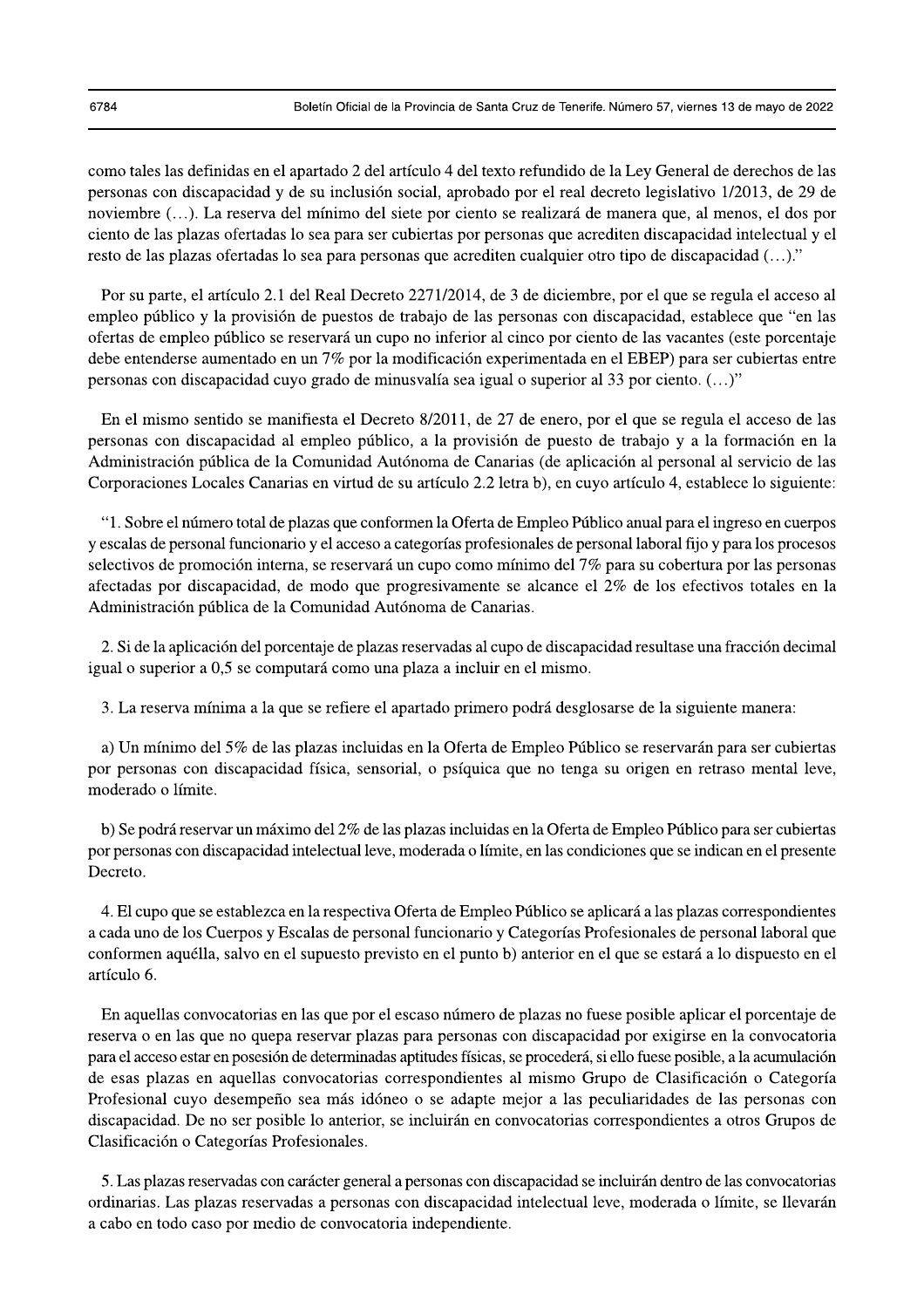En relación con la reserva de discapacidad, la Resolución de fecha 1 de abril de 2022 de la Secretaria de Estado de Función Pública, sobre las orientaciones para la puesta en marcha de los procesos de estabilización derivados de la Ley 20/2021, de 28 de diciembre, de medidas urgentes para la reducción de la temporalidad en el empleo público, determina que "3.5. Aplicación de los turnos específicos. Sin perjuicio de lo que establezca la normativa de aplicación en cada ámbito, se entiende que en el caso de los procesos de la disposición adicional sexta y octava de la Ley, al tratarse de procesos por concurso como proceso excepcional, por una sola vez, la convocatoria de las plazas se realizará con carácter general para igual valoración de los méritos objetivos fijados en el apartado 3.4.2 para todas las personas aspirantes. No obstante en el proceso de estabilización al amparo del artículo 2.1 de la Ley, es de aplicación la normativa básica que establece el que en las ofertas de empleo público se reservará un cupo de plazas para personas con discapacidad, siempre condicionado a la compatibilidad con el desempeño de las tareas, por lo que puede haber supuestos en los que no exista este turno. De existir y quedar vacante algunas de las plazas convocadas en este turno se estará a lo que disponga al respecto la normativa de aplicación en cada administración pública en lo relativo a su posible acumulación".

En la presente propuesta de Oferta de Empleo, que se plantea al amparo de la Disposición adicional sexta de la Ley 20/2021, de 28 de diciembre, al tratarse de procesos por concurso como proceso excepcional, por una sola vez, la convocatoria de las plazas se realizará con carácter general para igual valoración de los méritos objetivos fijados para todas las personas aspirantes.

III. Negociación. El artículo 37 del texto refundido de la Ley del Estatuto Básico del Empleado Público, aprobado por Real Decreto Legislativo 5/2015, de 30 de octubre, establece que:

"1. Serán objeto de negociación, en su ámbito respectivo y en relación con las competencias de cada Administración Pública y con el alcance que legalmente proceda en cada caso, las materias siguientes:

 $\left[\ldots\right]$ 

l) Los criterios generales sobre ofertas de empleo público."

 $[\ldots]$ .

IV. Informes preceptivos. El artículo 49.2.f) del Reglamento Orgánico del Gobierno y de la Administración del Excmo. Ayuntamiento de Santa Cruz de Tenerife (ROGA) determina que compete al/a la Concejal/a de Personal emitir informe, con carácter preceptivo, sobre todas las normas que regulen aspectos relativos a cuestiones del personal al servicio de la Administración Municipal y organismos públicos, cualquiera que sea la naturaleza de las mismas.

V. Competencia orgánica. El artículo 7.d) de los Estatutos del OAFAR establece la competencia de su Consejo Rector para la aprobación de la propuesta sobre la plantilla de personal, relaciones de puestos de trabajo y la oferta de empleo público para su aprobación por el Ayuntamiento, en los términos fijados por la legislación de régimen local y en los términos señalados por el Reglamento del Gobierno y Administración de este Ayuntamiento.

En este sentido, el artículo 127.1 h) de la Ley 7/1985, de 2 de abril, Reguladora de las Bases del Régimen Local, preceptúa que es competencia de la Junta de Gobierno Local la aprobación de la Oferta de Empleo Público; en concordancia con ello, el artículo 48.e) del ROGA atribuye dicha competencia a la Junta de Gobierno de la Ciudad de Santa Cruz de Tenerife.

VI. Comunicación y publicación. En cumplimiento de lo establecido en el artículo 56.1 de la Ley 7/1985, de 2 de abril, Reguladora de las Bases del Régimen Local, y artículo 196.3 del Reglamento de Organización, Funcionamiento y Régimen Jurídico de las Entidades Locales, aprobado por Real Decreto 2568/1986, de 28 de noviembre, el acuerdo de aprobación de la oferta de empleo público deberá ser remitido a la Administración General del Estado, a través de las Delegaciones y Subdelegaciones del Gobierno, y a la Administración de la Comunidad Autónoma de Canarias, en el plazo de seis días desde la adopción del acuerdo. El acuerdo de aprobación deberá ser publicado en el Boletín Oficial de la Provincia de Santa Cruz de Tenerife.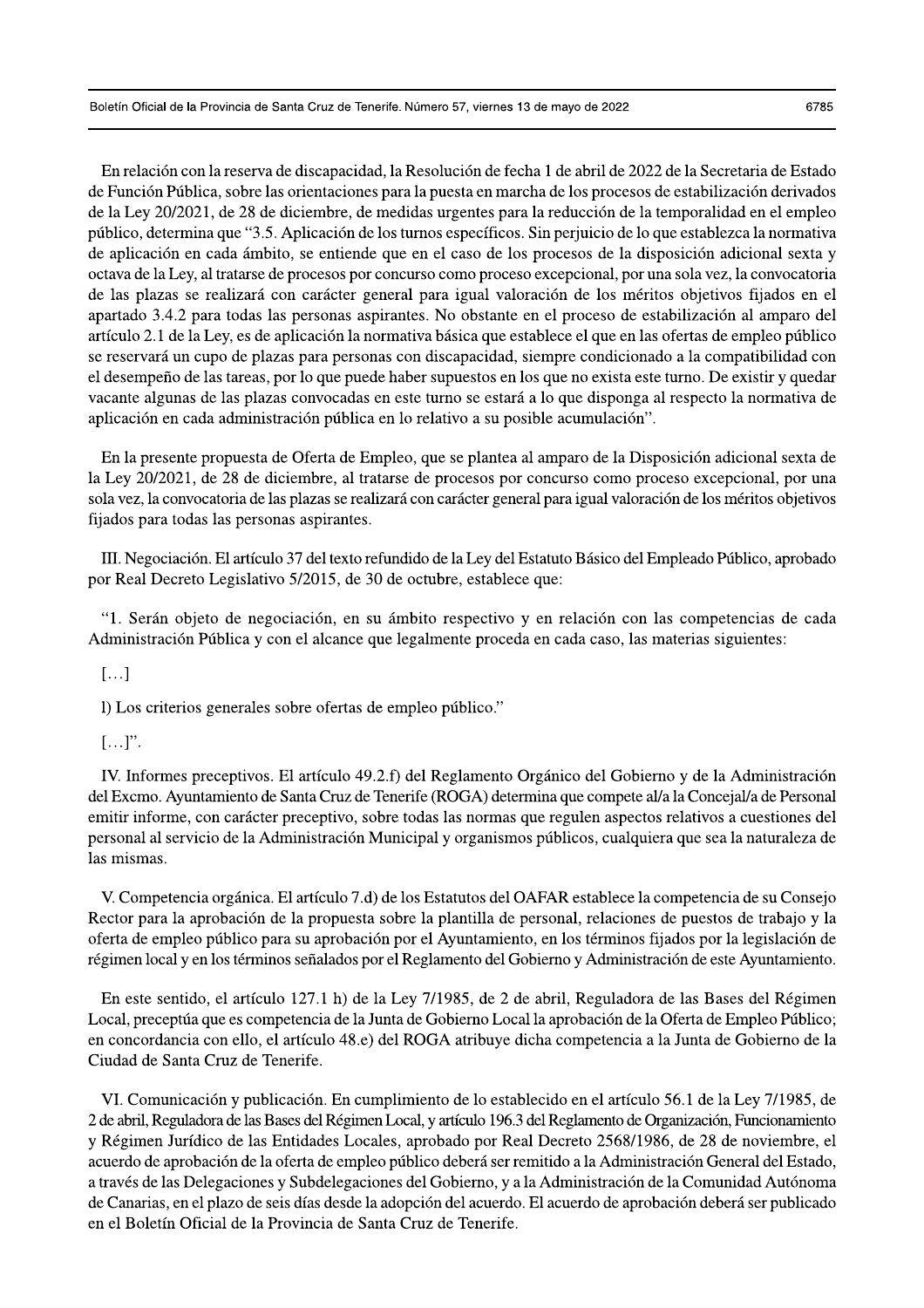## PROPUESTA DE ACUERDO

PRIMERO. Aprobar la Oferta de Empleo Público extraordinaria del Organismo Autónomo de Fiestas y Actividades Recreativas del Excmo. Ayuntamiento de Santa Cruz de Tenerife para el año 2022, comprensiva de las plazas que están siendo desempeñadas por personal que son susceptibles de estabilización de conformidad con lo previsto en la Disposición Adicional Sexta de la Ley 20/2021, de 28 de diciembre, de medidas urgentes para la reducción de la temporalidad en el empleo público, conforme al siguiente detalle:

PLAZAS OFERTADAS SUJETAS A LA PREVISIÓN DE LA DISPOSICIÓN ADICIONAL SEXTA DE LA LEY 20/2021, DE 28 DE DICIEMBRE.

### PERSONAL FUNCIONARIO:

| GRUPO          | <b>PLAZA</b>                  | <b>NÚMERO</b>  |
|----------------|-------------------------------|----------------|
| A <sub>1</sub> | Técnico/a de Gestión Jurídica | $\overline{2}$ |
| A2             | Técnico/a de Gestión Contable | 1              |
| A2             | Arquitecto/a Técnico/a        | 1              |
| C1             | Administrativo/a              | 7              |
| C <sub>2</sub> | Auxiliar Administrativo/a     | 3              |
| C <sub>2</sub> | Conductor/a notificador/a     | 1              |
|                | PERSONAL LABORAL:             |                |
| GRUPO          | <b>PLAZA</b>                  | <b>NÚMERO</b>  |
| $D$ -IV        | Oficial 1ª Conductor          | 1              |
| $D$ -IV        | Oficial 2 <sup>ª</sup>        | 1              |
| $E-V$          | Operario/a                    | 3              |

SEGUNDO. Comunicar el presente acuerdo a la Administración General del Estado y a la Administración de la Comunidad Autónoma de Canarias en el plazo de SEIS DÍAS desde su adopción, así como disponer su publicación en el Boletín Oficial de la Provincia de Santa Cruz de Tenerife, en el Tablón de Anuncios y en la sede electrónica del Excmo. Ayuntamiento de Santa Cruz de Tenerife.>>

Se dio cuenta, asimismo, del informe emitido de conformidad con la propuesta por la Dirección General de Recursos Humanos del Excmo. Ayuntamiento de Santa Cruz de Tenerife.

El Consejo Rector adoptó acuerdo de conformidad con el transcrito informe propuesta.".

## **FUNDAMENTOS DE DERECHO**

Unico. El artículo 7.d) de los Estatutos del OAFAR establece la competencia de su Consejo Rector para la aprobación de la propuesta sobre la plantilla de personal, relaciones de puestos de trabajo y la oferta de empleo público para su aprobación por el Ayuntamiento, en los términos fijados por la legislación de régimen local y en los términos señalados por el Reglamento del Gobierno y Administración de este Ayuntamiento. En este sentido, el artículo 127.1 h) de la Ley 7/1985, de 2 de abril, Reguladora de las Bases del Régimen Local, preceptúa